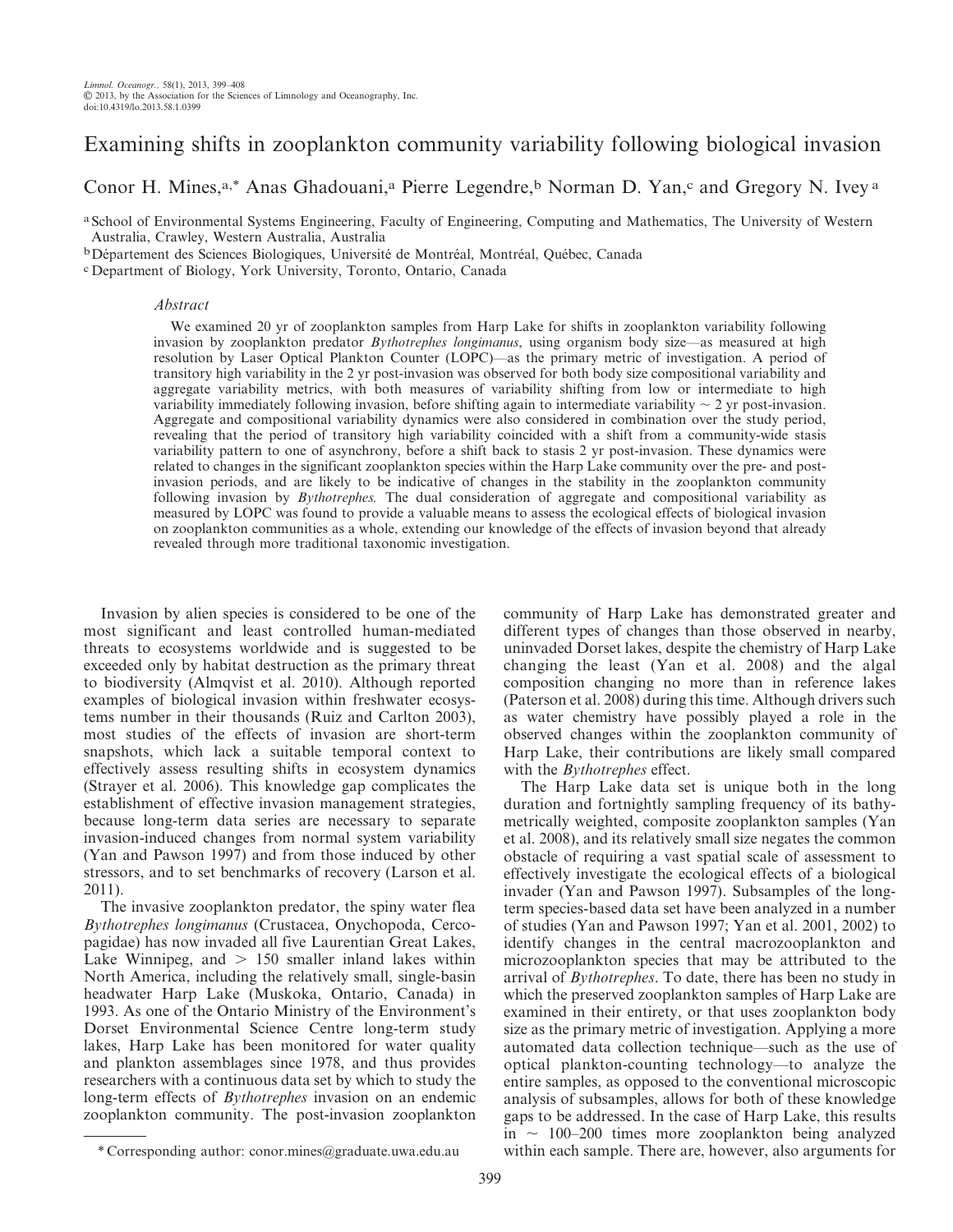the use of zooplankton body size as an ecosystem metric that extend beyond the ability to more readily automate its measurement.

It has been suggested that ecosystem health may be more effectively measured by examining changes in overall community structure that are not apparent in individual species metrics (Barbiero 2003). Zooplankton body size is a central feature reflecting the physiology, ecology, and evolutionary history of an individual or community (Schmidt et al. 2006), and the size of planktonic organisms can affect how they respond to abiotic and biotic drivers of spatial and temporal heterogeneity. Organism size is one of the main scaling factors for ecological patterns and processes (Peters 1983), so body size and community size spectra metrics have been utilized to provide holistic ecosystem descriptors that facilitate ecosystem comparisons in time and space (Gaedke 1992), which addresses the growing concern that management of aquatic systems must consider ecosystems rather than individual populations (Benoit and Rochet 2004). Studies relating community size spectra metrics with ecosystem characteristics (Sprules and Munawar 1986; Gaedke 1992; San Martin et al. 2006) have revealed findings such as maintenance in biomass stability for a whole community despite variations in component species, which, in turn, provide further persuasive reasons for the development of indices of ecosystem dynamics that aggregate over species (Schindler 1990).

The exploration of compensatory dynamics within communities has been addressed in the growing field of ecological variability investigation (Micheli et al. 1999; Cottingham et al. 2001), whereby system dynamics induced by environmental fluctuations or stressors may be explored more deeply than by examining changes to species of interest (Gonzalez and Descamps-Julien 2004; Downing et al. 2008; Brown and Lawson 2010). As discussed by Micheli et al. (1999), variance of a community is not only observable in aggregate variables, such as total abundance, but also in compositional variability, here defined as changes in community size spectra (which may include variability both within and between changes in species metrics). Assuming that these two properties need not covary, aggregate and compositional variability thus provide dual probes into community variability that can provide insight into system dynamics accompanying shifts, such as those caused by invasive species.

Four variability patterns have been described by the four possible permutations of low and high aggregate variability with low and high compositional variability (see fig. 1 in Micheli et al. 1999). Thus, the two measures of variability can identify whether the temporal patterns of system dynamics are synchronous, asynchronous, compensatory, or static (Micheli et al. 1999), which provides managers with system-scale information (e.g., whether compensatory dynamics, whereby system function may be maintained despite relative population shifts [Vasseur and Gaedke 2007], are present within the system leading up to and/or following invasion-induced changes). There is also evidence that environmental fluctuations, despite their short-term destabilizing effects, may have long-term stabilizing effects on communities (Gonzalez and Descamps-Julien 2004; Downing et al. 2008), which is of interest in the context of biological invasion.

Here we take advantage of the unique Harp Lake zooplankton data set over the period 1980–2000, processing the entire samples for the first time to examine Bythotrephes-induced shifts in both aggregate and compositional metrics from a body-size perspective as opposed to the previously examined species-centric perspective. We predict that this new approach will complement previous work by revealing invasion-induced changes in the variability of the zooplankton community of Harp Lake that significantly differ from normal system variability, and will in turn provide clues regarding the long-term stability of the invaded system. Given the quality of previous Harp Lake studies, this work also provides an opportunity to assess the suitability of applying body size metrics within the study of biological invasions and resulting compensatory dynamics.

# Methods

Study sites—Harp Lake is a 0.71 km2, single-basin, headwater lake located in the District of Muskoka, Ontario, Canada (latitude  $45^{\circ}23'$ , longitude 79°07′). It has mean and maximum depths of 13.32 m and 37.5 m respectively. It exhibits physical and chemical properties typical of lakes of the same size within the surrounding region, most notably soft and nutrient-poor waters (Yan et al. 2001).

The zooplankton species richness and community structure has been tracked both prior to and following the first observation of Bythotrephes in Harp Lake during summer sampling in 1993. This monitoring revealed that the yearly averaged species richness of the Crustacea plankton in the lake fell by 17%, from a mean count of 9.98 to 8.25 species after the invasion (Yan et al. 2002), and the mean individual body length of Cladocera doubled in the 6 yr following invasion (Yan et al. 2001), although species richness and zooplankton composition stabilized at their new levels within 3 yr after the invasion (Helmus et al. 2010).

The nearby, uninvaded Blue Chalk and Red Chalk lakes were also used as reference lakes for part of the analysis presented here, and by Yan et al. (2002). Both are similar in size to Harp Lake, and exhibit similar water chemistry (Yan et al. 2008) and algal composition dynamics (Paterson et al. 2008) over the study period.

Zooplankton sampling and processing—The same zooplankton sample collection, preservation and processing methods were employed over the entire collection period (Yan and Pawson 1997; Yan et al. 2008). Zooplankton samples were collected from Harp Lake on a fortnightly basis during the ice-free seasons of 1980–2000, although not all samples were available for the purposes of this analysis, so the resulting data set contained 167 samples, with an average of 7.9 samples per year  $(SD = 4.4)$ . Samples were collected from Blue Chalk and Red Chalk lakes on a monthly basis over the same period.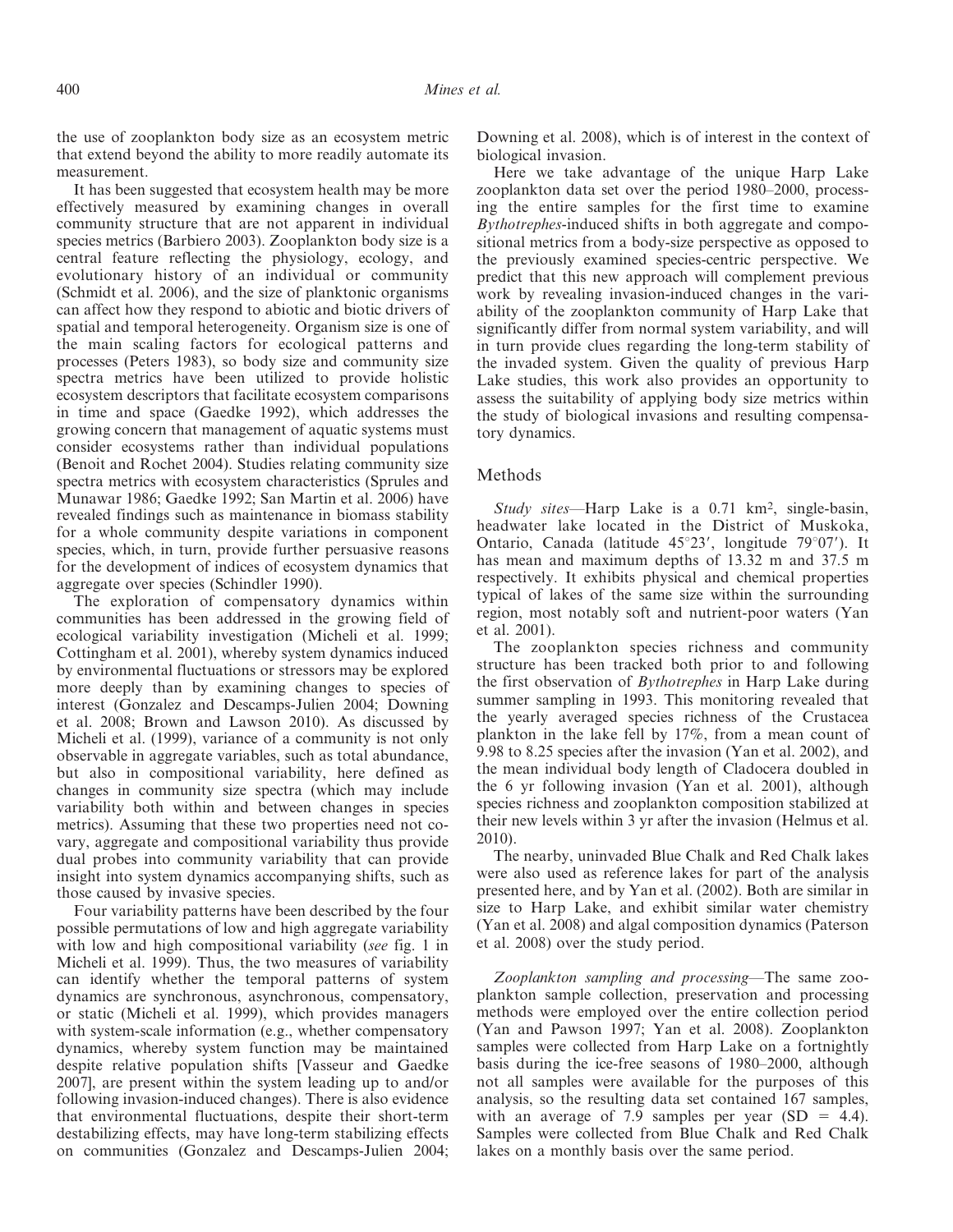All samples were bathymetrically weighted composites of a series of vertical net hauls from different depths using a metered 80  $\mu$ m conical tow mesh net—exhibiting average filtration efficiency of 84% (Yan and Pawson 1997)—at a single mid-lake station, with all sample contents fixed in buffered 6% sucrose-formalin. Sample volumes were similar across the sample dates. Following collection, each sample was analyzed conventionally (Yan et al. 2008) by either Bill or Dee Geiling (Limnoservices Inc.), who identified, counted, and measured the length of a minimum of 250 crustacean zooplankters. This conventional analysis resulted in taxonomic data sets containing abundance and related density values (animals  $m^{-3}$ ) of each identified species for each sample date, for Harp Lake and for the Blue Chalk and Red Chalk reference lakes.

In December 2008, we processed the entire contents of all 167 Harp Lake samples through a Laser Optical Plankton Counter (LOPC) equipped with a Sample Circulator (Rolls-Royce Canada Ltd.—Naval Marine). As each sample passed through the LOPC, the zooplankton were counted and measured, with the resulting output data set consisting of a series of plankton counts in 15  $\mu$ m size bins, over the range  $105-35,000 \mu m$  equivalent spherical diameter (ESD). This process resulted in sample sizes that were generally 100–200 times greater than those measured using conventional means.

Compositional variability analyses—The first step in investigating compositional variability, as expressed by changes in the relative abundance of different-sized zooplankton over the 20 yr study period, was to perform multivariate regression tree (MRT) analysis on the Harp Lake LOPC data set. We used MRT as a form of timeconstrained multivariate clustering method (Legendre and Legendre 2012) on the entire LOPC data set, following Hellinger transformation of the  $15 \mu$  size-bin abundance data (Legendre and Gallagher 2001), using the 'mvpart' library (De'ath 2002) of the R statistical language (R Development Core Team 2007). By using the chronological sample number (the first sample, 28 July 1980, was No. 1, and the last sample, 10 October 2000, was No. 167) as the constraint in the analysis, cross-validation within the MRT analysis resulted in the delineation of groups of samples adjacent along the time series that were fairly homogenous in community size structure. Essentially, the technique split the LOPC data into statistically similar groups along the time series.

Following the splitting of the data into statistically similar chronological groups, compositional variability within a given time segment may be visually assessed by the number of branches of the resulting MRT that lie within that time segment, with time segments consisting of multiple branches exhibiting higher variability than those with fewer branches. Compositional variability was also quantified by calculating the total variance of the Hellinger-transformed LOPC data—a measure of beta diversity (Legendre et al. 2005; Anderson et al. 2011) for each of the resulting time segments.

The MRT process was repeated on the conventionally measured Red Chalk and Blue Chalk lake zooplankton

density data sets in order to compare the timing of the statistically significant splits in the data and the compositional variability during the resultant time segments between Harp Lake and the two reference lakes. Although the results of constrained clustering analysis methods such as MRT analysis do not rely on regularity of sampling, we nonetheless also confirmed the timing of the most significant split in the Harp Lake LOPC data set by repeating the MRT analysis on a subsampled LOPC data set that contained only 3 samples per year, corresponding to the smallest number of samples for any given year over the entire time series.

The cross-validation step inherent within MRT analysis provides internal validation of the results (Legendre and Legendre 2012). We also performed an external validation by relating the most statistically significant MRT split in the community size structure to the previously collected taxonomic data over the study period. Firstly, a binary variable was created to represent the most significant split in the data identified by the MRT results. This was then used as the explanatory variable within redundancy analysis (RDA) performed on the Hellinger-transformed (Legendre and Gallagher 2001) species abundance data, using the 'rda' function within the 'vegan' library of the R statistical language. The binary variable was also used within indicator-species analysis (De Caceres and Legendre 2009), in which the significant species for each of the two time periods, resulting from the MRT analysis, were identified by using the 'indval' function within the 'labdsv' package of the R statistical language on the untransformed species-abundance data.

Aggregate variability analyses—Before assessing aggregate variability within Harp Lake, it was first necessary to calculate aggregate metrics of density, mean body size, and biomass. For each LOPC-counted and -measured sample, density is simply a sum of the abundance of all zooplankton particles detected per unit volume of water sampled, while mean body size is the mean of all measured ESD values. Biomass values were calculated using a method developed by Sprules et al. (1998), in which the biomass present in each  $15 \mu$  size bin was calculated using the equation

$$
V = (\pi/6) \left( \text{ESD}^3 f^{-2} \right) \tag{1}
$$

where  $V$  is the volume of zooplankton present in the size bin, ESD is the ESD value at the midpoint of the size bin, and f is the aggregate ratio of length to width for all zooplankton present in the entire sample. The volume of each size bin was converted to wet biomass assuming a specific gravity of 1, then to a dry biomass using a multiplier of 0.2, before all size-bin biomass values were summed to give a total value for each sample. An appropriate value for  $f$  was determined by iteratively changing  $f$  using the method of Yurista et al. (2009) until a value was reached that resulted in the lowest residual variation between the resulting biomass and that calculated by extrapolating from the manually measured subsamples using published regression equations (Girard and Reid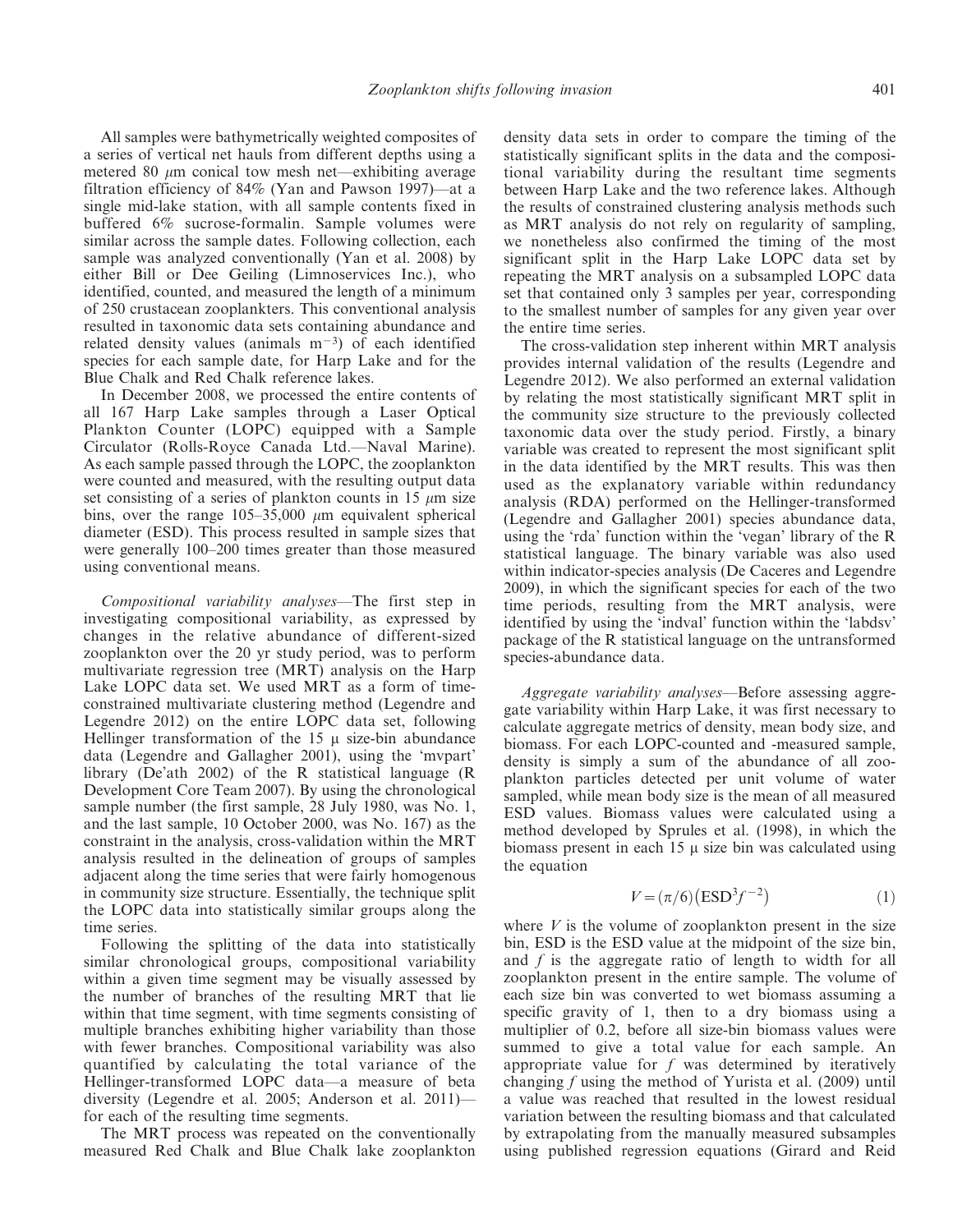1990). The resulting ratio of length to width for the entire zooplankton data set was  $f = 2.01$ , which was then used to calculate biomass for each sample. Similar to density values, biomass for each sample was also divided by the total volume of lake water sampled.

To assess the aggregate variability dynamics, the coefficient of variation (CV) was calculated for each aggregate metric—density, mean body size, and biomass—over the study period (Cottingham et al. 2001). CV values for pre-invasion and post-invasion intervals were first compared, before the study period was further broken down into four intervals—two prior to invasion and two following invasion—to assess the changes in aggregate variability at higher resolution. These four intervals were determined from the compositional variability results, in which the data were split into four distinct time segments based on statistical differences in community composition.

Ecosystem dynamics analyses—Ecosystem dynamics over the study period were then explored by fitting the aggregate and compositional variability to the framework proposed by Micheli et al. (1999). In order to fit the system variability within each interval to one of the four described patterns synchrony, asynchrony, compensation or stasis (Micheli et al. 1999)—it was necessary to fit both types of variability onto a scale of 'low' to 'high.' For the compositional variability, this was achieved by comparing the total variance of the Hellinger-transformed LOPC data within each time interval to the total variance of these data over the entire study period. If the total variance within an interval was less than the total variance over the entire study period, it was classified as exhibiting low compositional variability. High compositional variability within a time interval was declared when the total variance in that interval was greater than double the total variance over the entire study period. Values that fell between the upper bound of low and the lower bound of high were described as being of intermediate variability. To fit the compositional variability into the Micheli et al. (1999) framework, the bound between synchrony and asynchrony, and between stasis and compensation, was set at the midpoint of the intermediate compositional variability range.

Prior to fitting the aggregate variability values into the Micheli et al. (1999) framework, it was first necessary to standardize each of the three CV values for each interval by dividing it by the mean CV plus two standard deviations (the maximum value of high CV values) of the corresponding aggregate metric. These standardized values, which were similar across all three metrics at each of the intervals, were then averaged to obtain an average standardized CV value to represent the aggregate variability at each time interval. In a similar fashion to the method used for compositional variability, aggregate variability values were classified into low, intermediate, and high ranges within each time interval, using classification criteria presented by Romano et al. (2005): low =  $CV \le y - s$ ; intermediate =  $y - s < CV \le y + s$ ; high =  $y + s < CV \le y + 2s$ ; where  $y =$  mean value for CV and  $s =$  standard deviation for CV. The bounds between these low, intermediate, and high variability classifications were also averaged across the



Fig. 1. Annual box plots of density (abundance per cubic meter sampled), mean body size as expressed in equivalent spherical diameter (ESD), and total biomass per cubic meter sampled for each zooplankton sample processed with the LOPC.

three metrics, and the bound between synchrony and stasis, and between asynchrony and compensation, was set at the midpoint of the intermediate aggregate variability range to fit the aggregate variability values into the Micheli et al. (1999) framework.

### Results

The aggregate metrics of density, mean body size (represented as mean ESD), and biomass over the study period revealed that the introduction of Bythotrephes in 1993 was accompanied by reduced mean density and increased variability in mean body size. General trends of annual variability and marked within-year variability in the aggregate metrics are shown in Fig. 1.

The optimal division of the chronologically ordered LOPC data by the least-squares criterion within MRT analysis occurred between samples 118 and 119. This split divided the data into two time segments: 1980–1992 (pre-Bythotrephes) and 1993–2000 (post-Bythotrephes). This, most significant, split in the data between 1992 and 1993 was also repeated in the results of the MRT analysis of the subsampled LOPC data set, confirming that the division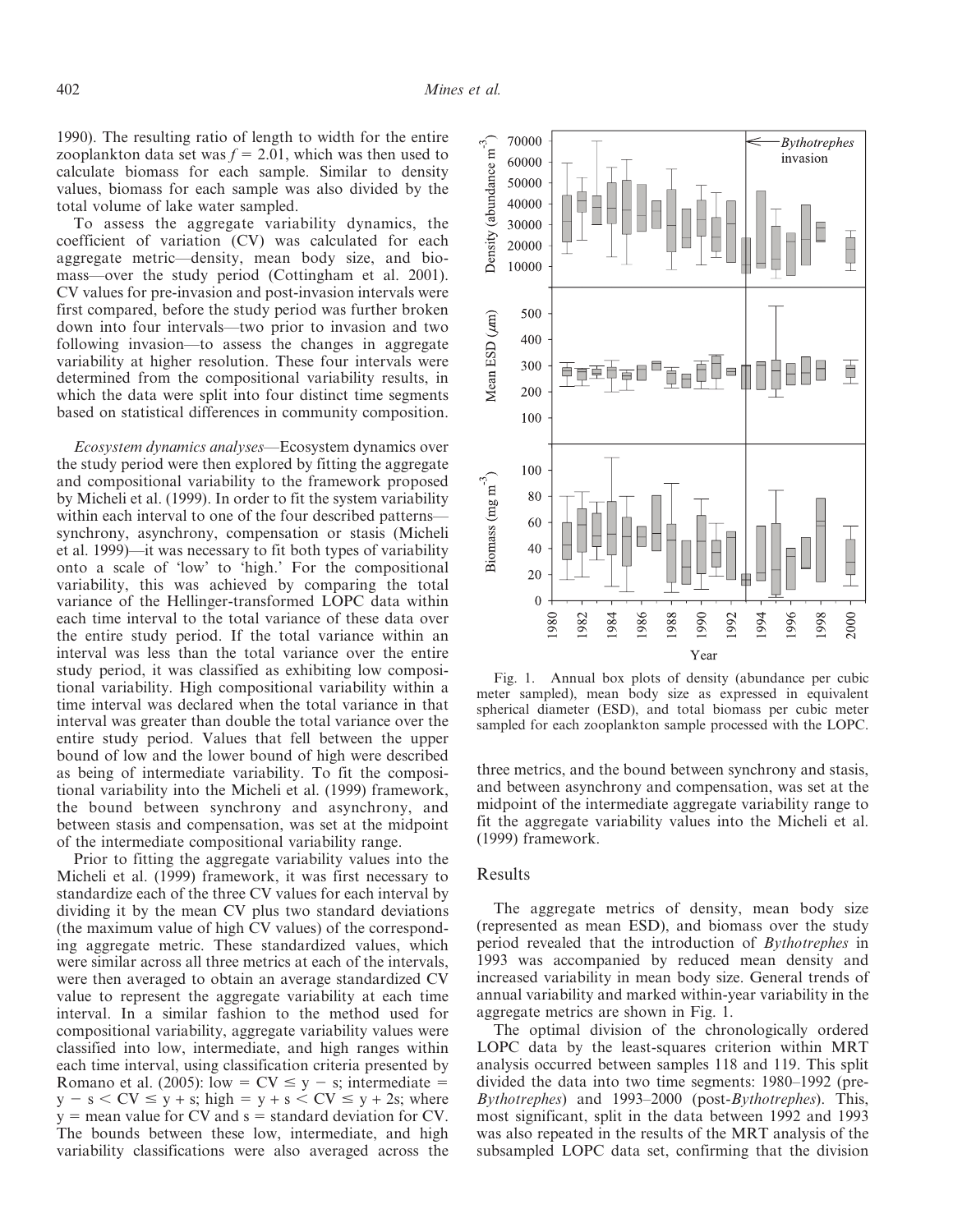

Fig. 2. Multivariate regression-tree analysis results for chronologically ordered LOPC data. (a) The numbers at the end of each leaf of the tree indicate the time period and number of samples  $(n)$ , while the bar plots show the average abundances for each size bin at each terminal node. (b) The splits of the tree are further demonstrated here by the bold black lines in the timeline, while the bold numbers indicate the level of the split (1 being the most significant). Note the abscissa time scale in (a) is unrelated to that in (b).

was not an artifact of a change in sampling availability around this period. The tree for the entire LOPC data set, pruned to nine leaves (end groups) by cross-validation, is shown in Fig. 2. Following the most significant division in the data between 1992 and 1993, a further division occurred during 1990, producing the two leftmost leaves. The data then split into six statistically separate intervals, as shown by the six leaves, between 1993 and September 1995. As shown in Fig. 2, this series of divisions broke the study period into four distinct intervals—the two (leftmost) intervals in which the data were contained within a single branch, one in which the data split into six leaves over the 1993–1995 interval, and then one (rightmost) long interval in which the data were again contained within a single branch. This chronological division of the data suggests that the three single-branch intervals exhibited low compositional variability, while the interval in which the data split into six separate branches exhibited high compositional variability. This is further shown in Fig. 3, in which the total variance of the Hellinger-transformed LOPC data—a measure of beta diversity, used here to quantify compositional variability—was plotted over the study period. The total variance in the post-*Bythotrephes* period was greater than in the pre-Bythotrephes period, but Fig. 3b revealed this increase to be primarily due to a spike in total variance during the 1993 to September 1995 interval.

MRT analysis results for Red Chalk and Blue Chalk lakes varied from those of Harp Lake. Compared with the confirmed timing of the most significant split in the Harp

Lake data between 1992 and 1993, the most significant splits in the Red Chalk and Blue Chalk lake data sets occurred between 1994 and 1995, and between April and July 1989, respectively. Subsequent splits in the Red Chalk Lake data were observed in July 1980 and September 1989, with subsequent splits in the Blue Chalk Lake data set occurring in June 1988 and May 1996. After dividing the data for each reference lake into four time intervals based on these splits, the total variance within each interval was then calculated and is shown in Fig. 3c. Both Red Chalk and Blue Chalk lakes exhibited unique patterns in total variance over the study period, and both were different from the temporal pattern of the Harp Lake total variance. Both reference lakes also exhibited increases in total variance in their latest time interval, in contrast to the reduction in total variance evident in the Harp Lake total variance pattern as shown in Fig. 3b.

Aggregate variability of Harp Lake (as expressed by CV values for zooplankton body size, density, and biomass) exhibited similar patterns to the total variance over the study period, as shown in Fig. 3. There was a clear increase in variability for all three metrics between the pre- and post-Bythotrephes intervals as shown in Fig. 3a, although this increase was primarily due to the spike in the 1993 to September 1995 interval as shown in Fig. 3b.

External validation of the Harp Lake MRT results was carried out by relating (by RDA) the species abundance data to the most statistically significant MRT split in the community size structure. The canonical relationship was highly significant ( $p = 0.0001$ ). It also identified 10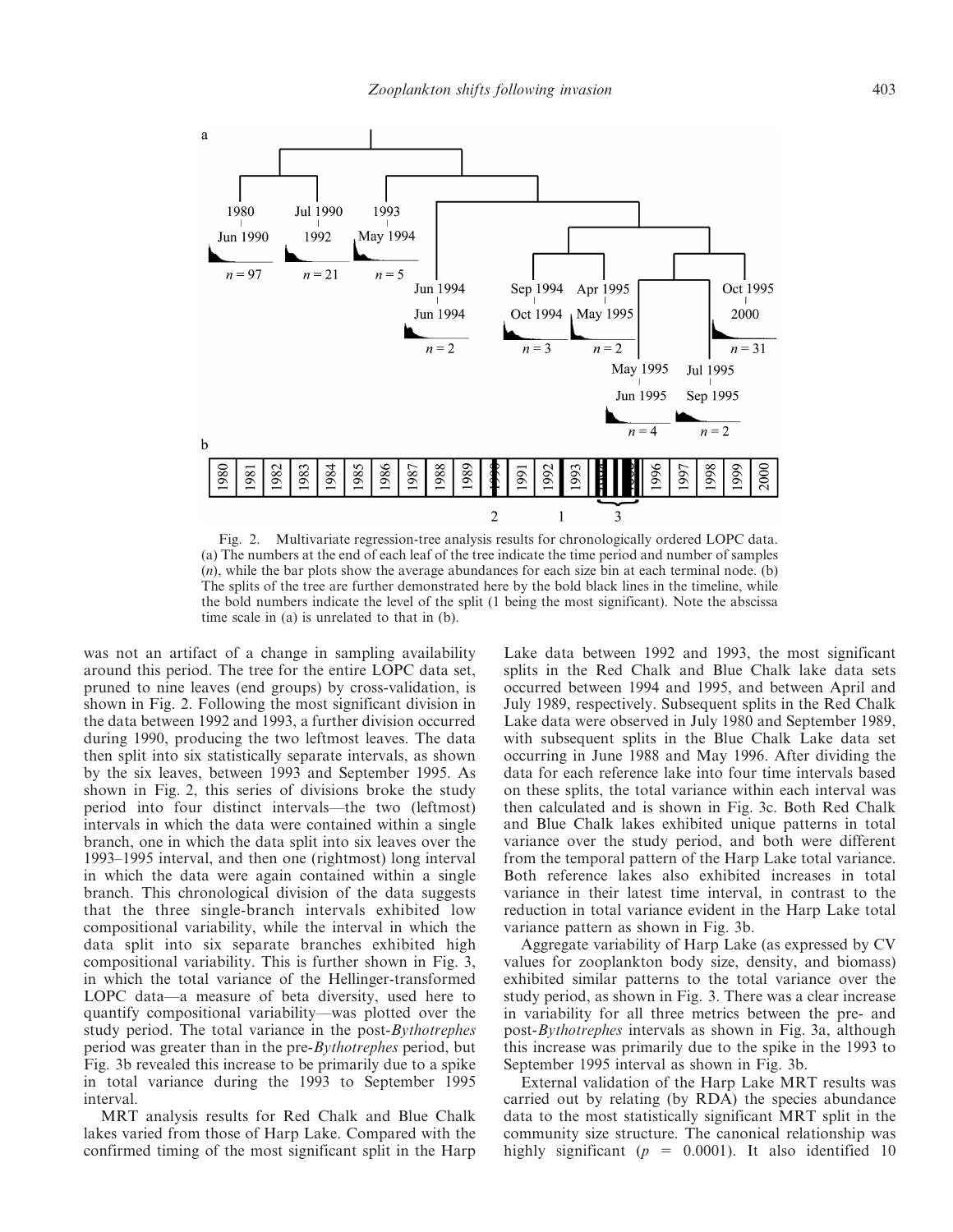$\leftarrow$ 



Fig. 3. Aggregate variability as expressed by coefficient of variation (CV, left ordinate scale) of the mean body size, density, and biomass; and compositional variability as expressed by total variance (right ordinate scale) of the Hellinger-transformed LOPC abundance data for (a) pre-Bythotrephes (1980–1992) and post-Bythotrephes (1993–2000) periods of Harp Lake; and (b) for four time intervals over the entire study period (1980–June 1990, July 1990–1992, 1993–September 1995, October 1995–2000) of Harp Lake.

zooplankton species or groups (hereafter simply referred to as species) for which  $> 5\%$  of their variance was explained by the MRT split: Sp110 (Bosmina longirostris), Sp118 (Chydorus sphaericus), Sp122 (Daphnia galeata mendotae), Sp127 (Daphnia retrocurva), Sp133 (Eubosmina tubicen), Sp152 (Diaphanosoma birgei), Sp301 (Cyclopoid copepodid), Sp208 (Leptodiaptomus sicilis), Sp215 (Calanoid nauplius), and Sp312 (Tropocyclops prasinus mexicanus). Of these,  $> 20\%$  variance of the abundance of Sp118 (C. sphaericus), Sp122 (D. galeata mendotae), Sp133 (E. tubicen), Sp152 (D. birgei), Sp208 (L. sicilis), and Sp312 (T. prasinus mexicanus), and  $> 30\%$  of the variance of Sp110 (B. longirostris) abundance was explained by the MRT split. Indicator-species analysis extended the RDA results further, identifying two groups of indicator species—seven that were significant ( $p < 0.05$ ) prior to the most significant split in the MRT results (1980–1992), and three that were significant ( $p < 0.05$ ) following the most significant split in the MRT results (1993–2000). The significant species during 1980–1992 were Sp110 (B. longirostris), Sp118 (C. sphaericus), Sp127 (D. retrocurva), Sp133 (E. tubicen), Sp152 (D. birgei), Sp301 (Cyclopoid copepodid), and Sp312 (T. prasinus mexicanus; left-hand group in Fig. 4); while the significant species during 1993– 2000 were Sp122 (D. galeata mendotae), Sp208 (L. sicilis), and Sp215 (Calanoid nauplius; right-hand group in Fig. 4).

Prior to examining Harp Lake zooplankton community variability, compositional and aggregate variability values were classified as low, intermediate, or high. It was found that compositional variability, as expressed by total variance, was low during 1980 to June 1990, intermediate–low during July 1990 to 1992, high during the 1993 to September 1995 interval immediately following invasion, and finally returned to intermediate–low from October 1995 onward. Classification of aggregate variability, as expressed by the mean of the standardized CV values for the three aggregate metrics, revealed that aggregate variability was low during the two intervals of 1980 to 1992, high during the 1993 to September 1995 interval immediately following invasion, and intermediate–low from October 1995 onward.

Examining community variability, through the combined consideration of aggregate and compositional variability, revealed that only immediately following invasion by Bythotrephes were both aggregate and compositional variability high. As shown in Fig. 5, in which both aggregate and compositional variability of Harp Lake were fit onto the framework based on that of Micheli et al. (1999), this corresponded to an asynchronous pattern of community variability during the time interval of 1993 to

Compositional variability as expressed by total variance of the Hellinger-transformed species-density data for the Red Chalk and Blue Chalk reference lakes are also shown (c), for the Red Chalk Lake time intervals of May–July 1980, July 1980–August 1989, October 1989–1994, and 1995–2000; and the Blue Chalk Lake time intervals of 1980–May 1988, June 1988–October 1989, November 1989–May 1996, and June 1996–2000. All values are plotted at the mid-point of their respective time interval.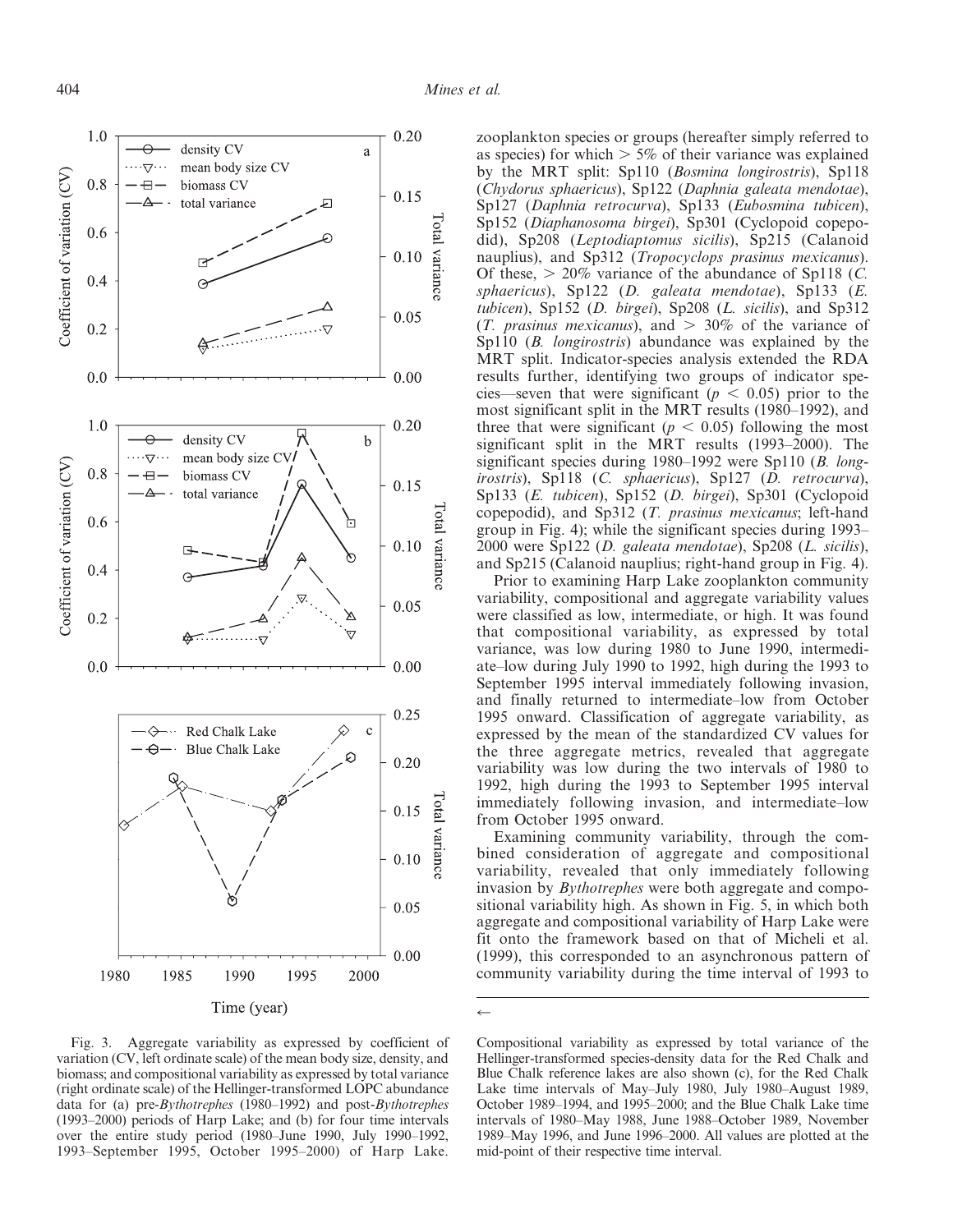Fig. 4. RDA bi-plot relating Harp Lake zooplankton species abundances (solid arrows) to the presence of Bythotrephes, based on timing of sample (dashed arrow). Scaling type 2 was used to display the covariances among the species. Indicator species analysis results are also included here, indicated by ellipses and species number labels. Seven zooplankton species were significant indicators of the pre-Bythotrephes period, and three zooplankton species were significant indicators of the post-*Bythotrephes* period. Species labels for the least significant species, indicated by the grey arrows, are not included.

Canonical axis 1

September 1995. The three other time intervals all fell within the stasis pattern of community variability, although the community variability during the final interval of October 1995 to 2000 was closer to the pattern of synchrony than during the two pre-invasion intervals. The interval immediately prior to the 1993 invasion exhibited neither unusual nor high aggregate or compositional variability, and actually had the lowest mean aggregate variability of all four time intervals, due to a decrease in biomass CV.

#### Discussion

Significant shifts in the aggregate and compositional zooplankton variability of Harp Lake reveal a period of transitory high variability, significantly greater than normal system variability, during the 1993–1995 period immediately post-invasion. Taxonomic studies have previously identified a rapid reduction in zooplankton species richness, and significant changes in the abundance and mean Cladoceran size, in Harp Lake following invasion (Yan and Pawson 1997; Yan et al. 2001, 2002), before these metrics stabilized from 1995 onward (Yan et al. 2001). Here we see evidence of this stabilization in the LOPC-measured data, because the aggregate and compositional variability



metrics return to intermediate–low values from 1995 until the conclusion of the study period in 2000. External validation by RDA and indicator-species analyses also reveal taxonomic significance of the size-centric Harp Lake MRT results, with RDA analysis identifying 10 species that were significantly affected by the introduction of Bythotrephes to Harp Lake (as represented by the binary variable constructed from the timing of the most significant MRT split), while the indicator-species analysis revealed that 7 of the 10 were significant species prior to invasion, while the remaining 3 were significant post-invasion.

MRT analysis on nearby reference lakes of Red Chalk and Blue Chalk revealed that neither reference lake exhibited a statistically significant split in their species composition data around the time of the 1992–1993 split observed in the Harp Lake LOPC data set. Varying temporal patterns in total variance were also observed among the three lakes, which suggested that there was no clear regional trend in total variance over the study period. These differences, and the fact that both Red Chalk and Blue Chalk lakes exhibited similar water chemistry (Yan et al. 2008) and algal composition dynamics (Paterson et al. 2008) over the study period, strengthen the argument that the significant split in the LOPC data during 1992–1993 and the subsequent observations in aggregate and compositional variability dynamics within Harp Lake are attributable to the unique driver of invasion by *Bytho*trephes within the lake.

The dual consideration of aggregate and compositional variability provides a means to extend our knowledge by assessing the ecological effects of invasion by *Bythotrephes* on the community as a whole and as a collection of varyingly sized organisms. In the two pre-Bythotrephes



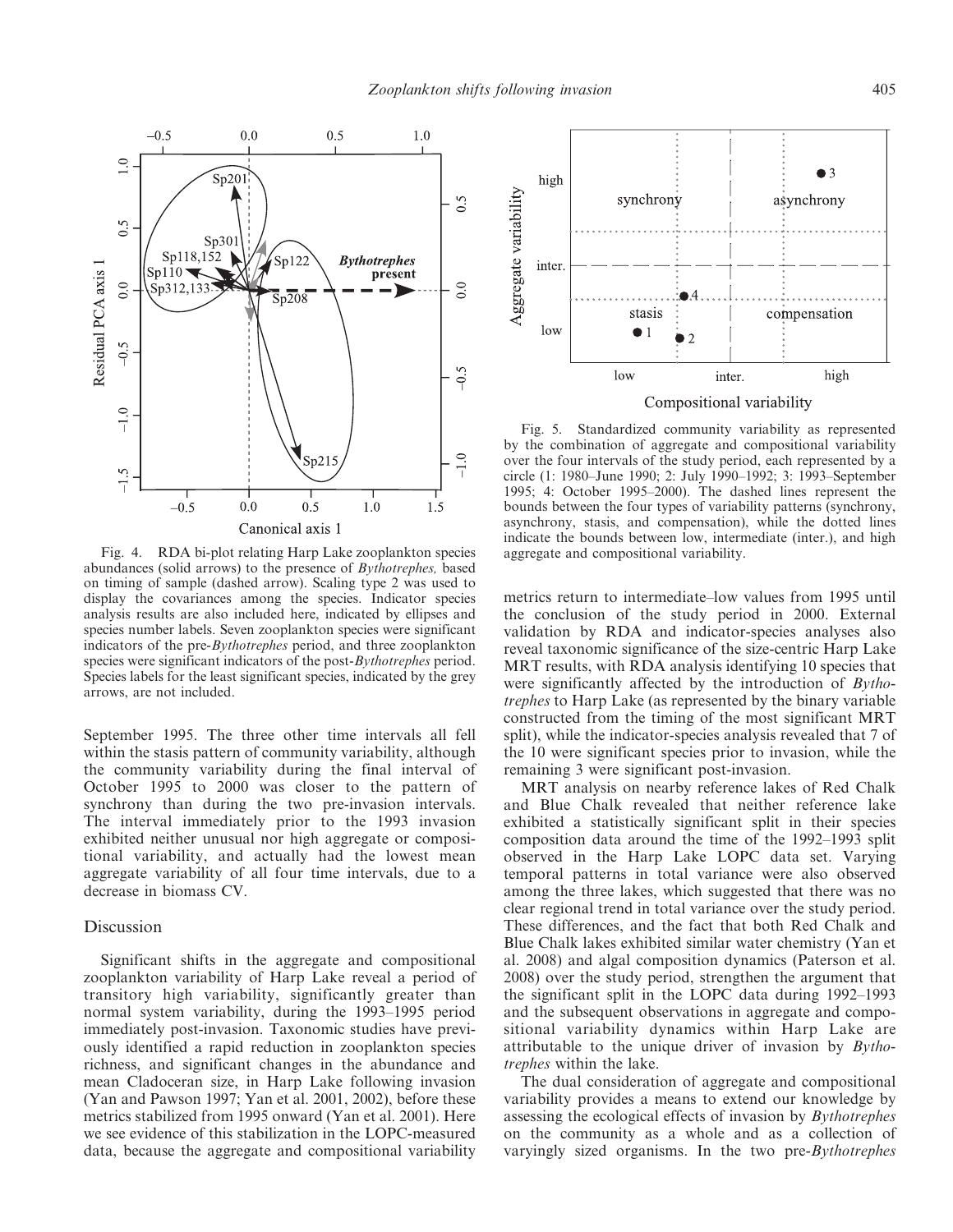periods the general community variability pattern was one of stasis, which in a stable environment may be indicative of either strong consumer self-limitation or strong competitive interactions (Micheli et al. 1999). During the period of high aggregate and compositional variability immediately after invasion, the community variability shifted to a pattern of asynchrony. Asynchrony has been demonstrated to be the dominant pattern in communities in which an intermediate time lag exists between predator and prey (Micheli et al. 1999). This is interesting to note, given that in addition to showing that the zooplankton community of Harp Lake stabilized from 1995 following the period of significant change following invasion, Yan et al. (2001) also found marked changes in the phenology of Bythotrephes in Harp Lake post-1995. These changes may have played a role in the shift from asynchrony after October 1995 when the system returned to a pattern of stasis, albeit one that was closer to synchrony than the two pre-Bythotrephes patterns, given that synchrony has been shown to be a dominant pattern in communities for which no time lag exists between predator and prey (Korpimaki 1994).

The asynchronous dynamics immediately following invasion also suggest the presence of competitive interactions between species of varying sensitivity to the stressor of Bythotrephes invasion. The role of biotic interactions in facilitating asynchronous or compensatory dynamics when a community experiences an environmental fluctuation has been demonstrated theoretically (Doak et al. 1998; Ives et al. 1999; Ives and Cardinale 2004), though empirical investigations are rare (Descamps-Julien and Gonzalez 2005; Downing et al. 2008). In the case of Harp Lake, it appears likely that indirect responses to the invasion expressed through biotic or trophic interactions were acting in conjunction with direct organism responses to result in community asynchrony (Downing et al. 2008).

The presence of compensatory or asynchronous dynamics has also been shown to stabilize ecosystems (Tilman et al. 1998; Ives et al. 1999; Ives and Cardinale 2004), though this stability may be dependent on the manner in which the community responds to the initial stressor. Although general loss of species within a community may decrease its ability to exhibit compensatory or asynchronous dynamics—and thus buffer against further environmental changes—in the future, an ordered loss of species most sensitive to the stressor will result in a community with greater overall tolerance to its effects (Ives and Cardinale 2004). Additionally, the role of biotic interactions and resulting compensation or asynchrony in response to a stressor can also mask the sensitivity of a given species to the community stressor, and enhance the difficulty in predicting how the system may then respond to further changes (Ives and Cardinale 2004). The asynchrony identified here, in conjunction with the loss of species previously identified (Yan et al. 2001) during the period immediately following Bythotrephes invasion, may suggest that the more apparently stable Harp Lake community post-1995 is one with greater tolerance to *Bythotrephes*, but that it may be more sensitized to future stressors. It is also possible that widespread calcium loss (Jeziorski et al. 2008) across the softwater boreal lake system in which Harp is located has reduced the resilience of lakes to the threat of invasion by Bythotrephes, which has been found to have much lower calcium requirements than its prey (Kim et al. 2012). As argued by Ives and Cardinale (2004), such potential sensitivities within an ecosystem highlight the importance of a whole-ecosystem approach to conservation of biodiversity, because stressor-induced loss of species may result in previously insignificant species playing critical roles in buffering against future stressors.

The changing roles of species within systems undergoing change is also highlighted here in the MRT external validation results. Of the seven species identified as significant during the 1980–1992 period, *B. longirostris*, C. sphaericus, E. tubicen, and D. birgei were the dominant cladoceran taxa within Harp Lake during the 1980s and all but B. longirostris disappeared following invasion (Yan and Pawson 1997). Of the three species identified here as being significant during 1993–2000, the abundances of both D. galeata mendotae and L. sicilis increased appreciably in Harp Lake post-invasion (Yan and Pawson 1997; Yan et al. 2001). Species that were significant prior to invasion have been replaced by fewer newly significant species, and it remains to be seen how this new hierarchy may respond to future stressors.

This study has implications for the use of organism body size as a metric in the study of invasion-induced community dynamics, and for the LOPC as a means to collect highresolution zooplankton community data. The consistency between this work and previous studies into changes of the zooplankton community following invasion by Bythotrephes, and more importantly the increased insight into community dynamics this new approach provides, give clear value to the more automated method of collecting zooplankton body size data by processing samples through a LOPC. The LOPC-based method allows for rapid counting and measuring of all zooplankton within the  $105-35,000 \mu m$  ESD size range, as opposed to the more time-consuming method of manually identifying, counting, and measuring zooplankton from subsamples. It also does not require as high a level of biological expertise as does the traditional process of identifying, counting, and measuring. The price of this gain in time efficiency and requisite expertise is a lack of species-specific data in the resulting LOPC data set, and the continued value of taxonomic data collection is recognized. As shown here, the benefits of analyzing high-resolution LOPC-collected data relating to zooplankton samples in their entirety, and not only subsamples of species of interest, not only allows us to more deeply investigate community-wide zooplankton dynamics such as variability, but can also be easily and constructively related to traditional taxonomic data. Looking ahead, there is also scope to extend the approach presented here to LOPC data collected in situ, thus extending the data collection to capture those taxa that may be difficult to catch or retain by net, and also allowing for changes in the vertical and horizontal spatial distribution of zooplankton communities to be assessed.

This study clearly demonstrated a significant shift from normal system variability in both aggregate and compositional variability metrics within a zooplankton community, triggered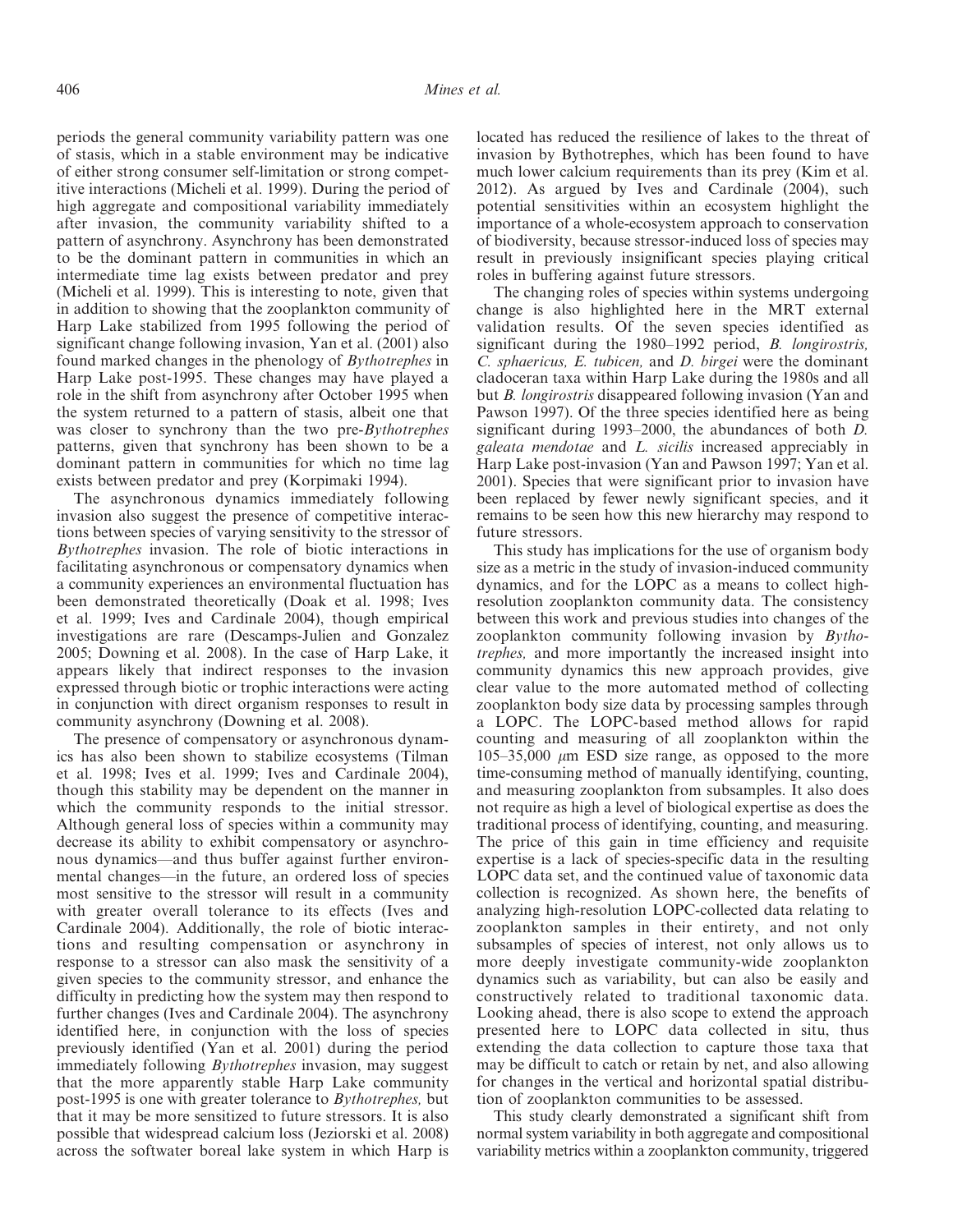by colonization by the invasive species B. longimanus. Studying the combined effects of changes in aggregate and compositional variability, as primarily measured through organism body size, provided insights into community dynamics in the lead up to, during, and following the invasion that were not apparent through previous consideration of species metrics alone. The importance of increasing the knowledge base of the effects of Bythotrephes invasion is clear, given the current lack of an appropriate management strategy for its removal from invaded systems, the generally inevitable nature of such invasions once they have begun (Ricciardi et al. 2011), and the rapid spread of Bythotrephes through Ontario coupled with the prevalence of lakes in the region with suitable habitat for Bythotrephes (Yan et al. 2001). Such work provides managers with information about the possible ecological consequences to expect if their system should become invaded, and may be used to develop effective management and monitoring strategies for invaded systems and prevent further ecosystem degradation by future stressors on the potentially newly sensitized systems.

#### Acknowledgments

We thank Bernadette Pinel-Alloul for helpful discussions and for providing her laboratory as a home for the Laser Optical Plankton Counter during the processing of plankton samples. Bea Beisner also generously provided her laboratory and Laser Optical Plankton Counter for subsequent processing of plankton samples. We thank the reviewers for their considered and constructive responses to our manuscript.

Financial support for the research was provided by the Australian Research Council Discovery Project Grant DP0664751, the Canadian Aquatic Invasive Species Network of the National Sciences and Engineering Research Council of Canada, and also the Robert and Maude Gledden Postgraduate and Samaha Research Scholarships of The University of Western Australia.

# References

- ALMQVIST, G., A. K. STRANDMARK, AND M. APPELBERG. 2010. Has the invasive round goby caused new links in Baltic food webs? Environ. Biol. Fish. 89: 79–9[3, doi:10.1007/s10641-010-9692-z](http://dx.doi.org/10.1007%2Fs10641-010-9692-z)
- ANDERSON, M. J., AND OTHERS. 2011. Navigating the multiple meanings of  $\beta$  diversity: A roadmap for the practicing ecologist. Ecol. Lett. 14: 19–2[8, doi:10.1111/j.1461-0248.2010.01552.x](http://dx.doi.org/10.1111%2Fj.1461-0248.2010.01552.x)
- BARBIERO, R. P. 2003. Variability of crustacean zooplankton data generated by the Great Lakes National Program Office's annual water quality survey. U.S. Environmental Protection Agency. Available from [http://www.epa.gov/glnpo/monitoring/](http://www.epa.gov%2Fglnpo%2Fmonitoring%2Fpublications%2Freports%2Fcrustacean%5Fzooplankton%5Fdata.pdf) [publications/reports/crustacean\\_zooplankton\\_data.pdf](http://www.epa.gov%2Fglnpo%2Fmonitoring%2Fpublications%2Freports%2Fcrustacean%5Fzooplankton%5Fdata.pdf)
- BENOIT, E., AND M. J. ROCHET. 2004. A continuous model of biomass size spectra governed by predation and the effects of fishing on them. J. Theor. Biol. 226: 9–2[1, doi:10.1016/S0022-](http://dx.doi.org/10.1016%2FS0022-5193%2803%2900290-X) [5193\(03\)00290-X](http://dx.doi.org/10.1016%2FS0022-5193%2803%2900290-X)
- BROWN, B. L., AND R. L. LAWSON. 2010. Habitat heterogeneity and activity of an omnivorous ecosystem engineer control stream community dynamics. Ecology 91: 1799–181[0, doi:10.1890/](http://dx.doi.org/10.1890%2F09-0350.1) [09-0350.1](http://dx.doi.org/10.1890%2F09-0350.1)
- COTTINGHAM, K. L., B. L. BROWN, AND J. T. LENNON. 2001. Biodiversity may regulate the temporal variability of ecological systems. Ecol. Lett. 4: 72–85[, doi:10.1046/j.1461-0248.2001.](http://dx.doi.org/10.1046%2Fj.1461-0248.2001.00189.x) [00189.x](http://dx.doi.org/10.1046%2Fj.1461-0248.2001.00189.x)
- DE'ATH, G. 2002. Multivariate regression trees: A new technique for modelling species–environment relationships. Ecology 83: 1105–1117.
- DE CACERES, M., AND P. LEGENDRE. 2009. Associations between species and groups of sites: Indices and statistical inference. Ecology 90: 3566–3574[, doi:10.1890/08-1823.1](http://dx.doi.org/10.1890%2F08-1823.1)
- DESCAMPS-JULIEN, B., AND A. GONZALEZ. 2005. Stable coexistence in a fluctuating environment: An experimental demonstration. Ecology 86: 2815–282[4, doi:10.1890/04-1700](http://dx.doi.org/10.1890%2F04-1700)
- DOAK, D. F., D. BIGGER, E. K. HARDING, M. A. MARVIER, R. E. O'MALLEY, AND D. THOMSON. 1998. The statistical inevitability of stability–diversity relationships in community ecology. Am. Nat. 151: 264–276[, doi:10.1086/286117](http://dx.doi.org/10.1086%2F286117)
- DOWNING, A. L., B. L. BROWN, E. M. PERRIN, T. H. KEITT, AND M. A. LEIBOLD. 2008. Environmental fluctuations induce scaledependent compensation and increase stability in plankton ecosystems. Ecology 89: 3204–3214[, doi:10.1890/07-1652.1](http://dx.doi.org/10.1890%2F07-1652.1)
- GAEDKE, U. 1992. The size distribution of plankton biomass in a large lake and its seasonal variability. Limnol. Oceanogr. 37: 1202–122[0, doi:10.4319/lo.1992.37.6.1202](http://dx.doi.org/10.4319%2Flo.1992.37.6.1202)
- GIRARD, R., AND R. A. REID. 1990. Dorset Research Centre study lakes: Sampling methodology (1986–1989) and lake morphometry. Ontario Ministry of the Environment Report DR 90/4.
- GONZALEZ, A., AND B. DESCAMPS-JULIEN. 2004. Population and community variability in randomly fluctuating environments. Oikos 106: 105–116[, doi:10.1111/j.0030-1299.2004.12925.x](http://dx.doi.org/10.1111%2Fj.0030-1299.2004.12925.x)
- HELMUS, M. R., W. B. KELLER, M. J. PATERSON, N. D. YAN, C. H. CANNON, AND J. A. RUSAK. 2010. Communities contain closely related species during ecosystem disturbance. Ecol. Lett. 13: 162–17[4, doi:10.1111/j.1461-0248.2009.01411.x](http://dx.doi.org/10.1111%2Fj.1461-0248.2009.01411.x)
- IVES, A. R., AND B. J. CARDINALE. 2004. Food-web interactions govern the resistance of communities after non-random extinctions. Nature 429: 174–177[, doi:10.1038/nature02515](http://dx.doi.org/10.1038%2Fnature02515)
- ———, K. GROSS, AND J. L. KLUG. 1999. Stability and variability in competitive communities. Science 286: 542–54[4, doi:10.](http://dx.doi.org/10.1126%2Fscience.286.5439.542) [1126/science.286.5439.542](http://dx.doi.org/10.1126%2Fscience.286.5439.542)
- JEZIORSKI, A., AND OTHERS. 2008. The widespread threat of calcium decline in fresh waters. Science 322: 1374–1377[, doi:10.1126/](http://dx.doi.org/10.1126%2Fscience.1164949) [science.1164949](http://dx.doi.org/10.1126%2Fscience.1164949)
- KIM, N., B. WALSENG, AND N. D. YAN. 2012. Will environmental calcium declines hinder Bythotrephes establishment success in Canadian Shield lakes? Can. J. Fish. Aquat. Sci. 69: 810–82[0,](http://dx.doi.org/10.1139%2Ff2012-024) [doi:10.1139/f2012-024](http://dx.doi.org/10.1139%2Ff2012-024)
- KORPIMAKI, E. 1994. Rapid or delayed tracking of multi-annual vole cycles by avian predators. J. Anim. Ecol. 63: 619–62[8,](http://dx.doi.org/10.2307%2F5228) [doi:10.2307/5228](http://dx.doi.org/10.2307%2F5228)
- LARSON, D. L., L. PHILLIPS-MAO, G. QUIRAM, L. SHARPE, R. STARK, S. SUGITA, AND A. WEILER. 2011. A framework for sustainable invasive species management: Environmental, social and economic objectives. J. Environ. Manag. 92: 14–2[2, doi:10.1016/j.jenvman.2010.08.025](http://dx.doi.org/10.1016%2Fj.jenvman.2010.08.025)
- LEGENDRE, P., D. BORCARD, AND P. R. PERES-NETO. 2005. Analyzing beta diversity: Partitioning the spatial variation of community composition data. Ecol. Monogr. 75: 435–45[0,](http://dx.doi.org/10.1890%2F05-0549) [doi:10.1890/05-0549](http://dx.doi.org/10.1890%2F05-0549)
- ———, AND E. D. GALLAGHER. 2001. Ecologically meaningful tranformations for ordination of species data. Oecologia 129: 271–28[0, doi:10.1007/s004420100716](http://dx.doi.org/10.1007%2Fs004420100716)
- ———, AND L. LEGENDRE. 2012. Numerical ecology, 3rd ed. Elsevier.
- MICHELI, F., AND OTHERS. 1999. The dual nature of community variability. Oikos 85: 161–169[, doi:10.2307/3546802](http://dx.doi.org/10.2307%2F3546802)
- PATERSON, A. M., J. G. WINTER, K. H. NICHOLLS, B. J. CLARK, C. W. RAMCHARAN, N. D. YAN, AND K. M. SOMERS. 2008. Longterm changes in phytoplankton composition in seven Canadian Shield lakes in response to multiple anthropogenic stressors. Can. J. Fish. Aquat. Sci. 65: 846–861[, doi:10.1139/](http://dx.doi.org/10.1139%2Ff08-022) [f08-022](http://dx.doi.org/10.1139%2Ff08-022)